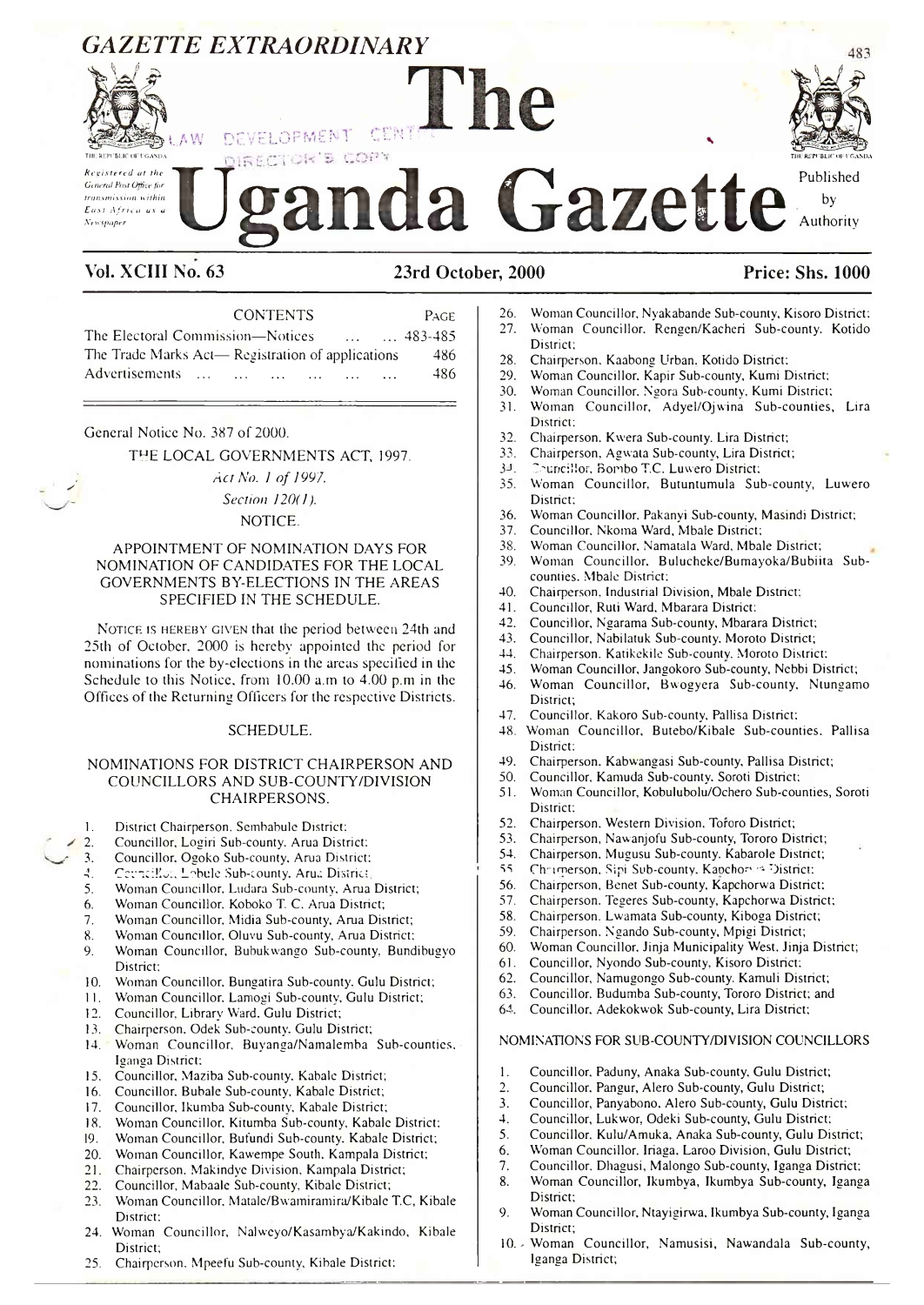- 11. Councillor. Bukasa, Makindye East, Kampala District;
- 12. Councillor, Kabalagala, Makindye East, Kampala District;
- 13. Councillor, Jgayaza. Kakindo Sub-county, Kibale District;
- Councillor, Lubaya, Bwanswa Sub-county, Kibale District;
- 15. Councillor, Mugyenzi, Mpeefu Sub-county, Kibale District; 16. Councillor, Nyantonzi, Mpeefu Sub-county. Kibale District;
- 17. Councillor, Rwabaranga, Mpeefu Sub-county, Kibale District;
- 18. Councillor, Pachwa, Kiryanga Sub-county, Kibale District;
- 19. Councillor, Rwamarenga, Kashambya Sub-county, Kibale District;
- 20. Councillor, Kyakarongo, Kashambya Sub-county, Kibale District;
- 21. Councillor, Kagadi T.C, Kagadi Sub-county, Kibale District;
- 22. Councillor, Ruboona, Kagadi Sub-county, Kibale District,
- 23. Woman Councillor, Kicucura, Kiryanga Sub-county, Kibale **District.**
- 24. Woman Councillor. South Ward, Kisoro T. C, Kisoro District;<br>25. Woman Councillor, Nyarutembe, Nyabweshenya Sub-county,
- 25. Woman Councillor, Nyarutembe, Nyabweshenya Sub-county, Kisoro District;
- 26. Councillor, Angweci Bange, Dokolo Sub-county, Lira District;
- 27. Councillor, Alapata, Batta Sub-county, Lira District;
- 28. Councillor, Orit, Ogur Sub-county, Lira District;
- 29. Councillor, Ar.epmoroio, C.iim Sub-county, Lira District:
- 30. Councillor, Acut Kumu, Aromo Sub-county, Lira District;
- 31. Councillor, Awelo, Kangai Sub-county, Lira District;
- 32. Woman Councillor, Walela, Aromo Sub-county, Lira District: 33. Councillor, Nakatonya, Nyimbwa Sub-county, Luwero
- District; 34. Councillor, Ngogolo, Butuntumula Sub-county, Luwero
- District;
- 35. Councillor, Luwero West, Luwero T.C, Luwero District;
- 36. Woman Councillor, Kyampisi, Bamunanika Sub-county, Luwero District;
- 37. Councillor, Bumasokho, Bugobero Sub-county, Mbale District;
- 38. Woman Councillor, Busano, Busano Sub-county, Mbale District;
- 39. Woman Councillor, Bunangabo, Bugobero Sub-county, Mbale District;
- 40. Woman Councillor, Bunefule, Bugobero Sub-county, Mbale District;
- 41. Woman Councillor, Gabugoto (A), Masira Sub-county, Mbale District;
- 42. Woman Councillor, Nabbongo (A), Muyembe Sub-county, Mbale District,
- 43. Woman Councillor. Bunangwanyi (A), Muyembe Sub-county Mbale District;
- 44. Woman Councillor, Bukibokolo (A), Bukibokolo Sub-county, Mhale District
- 45. Woman Councillor, Bufupa, Zesui Sub-county, Mbale District;
- 46. Woman Councillor, Bukibologoto, Sisiyi Sub-county, Mbale District;
- 47. Woman Councillor, Bulegeni (B), Bulegeni Sub-county, Mbale District;
- 48. Councillor, Bagashe, Nyakayojo Sub-county, Mbarara District;
- 49. Councillor, Kigunga, Rukiri Sub-county, Mbarara District;
- 50. Councillor, Atur, Dokolo Sub-county, Lira District;
- 51. Councillor, Namusaale, Kapeeka Sub-county, Luwero District;
- 52. Councillor, Busheka, Endinzi Sub-county, Mbarara District;
- 53. Councillor, Kyere, Birere Sub-county, Mbarara District;
- 54. Councillor, Rweshanku, Bubaare Sub-county, Mbarara District;
- 55. Councillor, Nyakakoni, Masha Sub-county, Mbarara District;
- 56. Woman Councillor, Busheka/Nyamarungi, Endinzi Subcounty, Mbarara District;
- 57. Woman Councillor, Nyakasharara, Keshunga Sub-county, Mbarara District;
- 58. Woman Councillor, Bwenda/ Kigunga, Rukiri Sub-county, Mbarara District;
- 59. Woman Councillor, Sapiri (B), Budaka Sub-county. Pallisa District;
- 60. Woman Councillor, Kagoli, Pu:i-Puti Sub-county, Pallisa District;
- 61. Woman Councillor, Agule, A£ule Sub-county, Pallisa District:
- Woman Councillor, Akadot, Pallisa Sub-county, Pallisa District:
- 63. Councillor, Paminya, Nyaravur Sub-county, Nebbi District;
- 64. Councillor, Angar, Kango Sub-county, Nebbi District,
- 65. Councillor, Kasato, Akworo Sub-county, Nebbi District;
- 66. Councillor, Dwonga Ward. Paidha T.C. Nebbi District; 67. Councillor, Oweko, Erusi Sub-county Nebbi District;
- 68. Woman Councillor. Jangokoro, Jangokoro Sub-county, Nebbi District:
- 69. Woman Councillor. Koch, Nebbi Sub-county, Nebbi District;
- 70. Woman Councillor, Kamod, Bugondo Sub-county. Soroti District;
- 71. Woman Councillor. Kagwara. Kadungulu Sub-county. Soroti District:
- 72. Councillor. Bingo, Nawanjofu Sub-county, Tororo District:
- 73. Councillor. Bison Maguria, Western Division, Tororo District;
- 74. Councillor. Kapkoch, Binyiny Sub-county, Kapchorwa Distirct:
- 75. Councillor, Tegeres. Kaptanya Sub-county, Kapchorwa District:
- 76. Cou icilior, Riwo, Kabei Sub-county, Kapchorwa District;
- Councillor. Piswa, Benet Sub-county, Kapchorwa District:
- 78. Councillor, Kapteret, Tegeres Sub-county, Kapchorwa District:
- 79. Councillor, Dgegeya, Kiboga Sub-county. Kiboga District:
- Councillor. Bulamula, Butemba Sub-county. Kiboga District:
- 81. Councillor, Buzibwera Ward, Kiboga T.C, Kiboga District;
- 82. Councillor. Ntunda, Nsambya Sub-county, Kiboga District;<br>83. Councillor, Kisojo, Ntwetwe Sub-county, Kiboga District;
- Councillor, Kisojo, Ntwetwe Sub-county. Kiboga District;
- 84. Councillor. Lwemiganda, Kyankwanzi Sub-county, Kiboga District;
- 85. Councillor, Nabulembako, Wattuba Sub-county, Kiboga District;
- 86. Woman Councillor, Kigando. Mulagi Sub-county, Kiboga District:
- 87. Woman Councillor, Kajjeere. Kiboga Sub-county, Kiboga District:
- 88. Councillor, Kitojo, Kakanju Sub-county. Bushenyi District:
- 89. Councillor Runyinya, Kigarama Sub-county. Bushenyi District;
- 90. Woman Councillor, Kyeibanga, Kitagata Sub-county, Bushenyi District:
- 
- 91. Councillor, Bwoga, Rwegwe Sub-county, Bushenyi District:<br>92. Councillor, Katinda, Burere Sub-county, Bushenyi District: Councillor, Katinda, Burere Sub-county, Bushenyi District;
- 93. Councillor, Swazi, Kyamuhunga Sub-county, Bushenyi District;
- 94. Councillor, Kiziba, Kagango Sub-county, Bushenyi District;
- 95. Counc'llor Rukiri, Bihanga Sub-county, Bushenyi District;
- 96. Councillor, Kirungu, Kichwamba Sub-county, Bushenyi District;
- 97. Councillor, South/East Ward, Kigorobya T.C, Hoima District;
- 98. Councillor, Western Ward, Hoima T.C. Hoima District;
- 99. Councillor, Kikyo, Ihandiro Sub-county, Kasese District:
- 100. Councillor. Kabirizi, L. Katwe Sub-county, Kasese District;
- 101. Woman Councillor, Kanyangeya, Kasese T.C. Kasese District;
- 102. Woman Councillor, Nyabirongo, Kisinga Sub-county, Kasese District:
- 103. Woman Councillor, Rwenjubu, Katwe-Kabatoro T.C, Kasese District;
- 104. Woman Councillor, Magwa, Jinja Central, Jinja District;
- 105. Councillor, Kayunga, Mugoye Sub-county, Kalangala District;
- 106. Councillor, Nawenende, Bugulubya Sub-county, Kamuli District;
- 107. Woman Councillor, Namasagali, Namasagali Sub-county, Kamuli District;
- 108. Woman Councillor, Lira Kato, Lapono Sub-county, Kitgum District;
- 109. Woman Councillor. Pobura, Madi Opei Sub-county, Kitgum District:
- 110. Woman Councillor. Patiko, Agoro Sub-county, Kitgum District;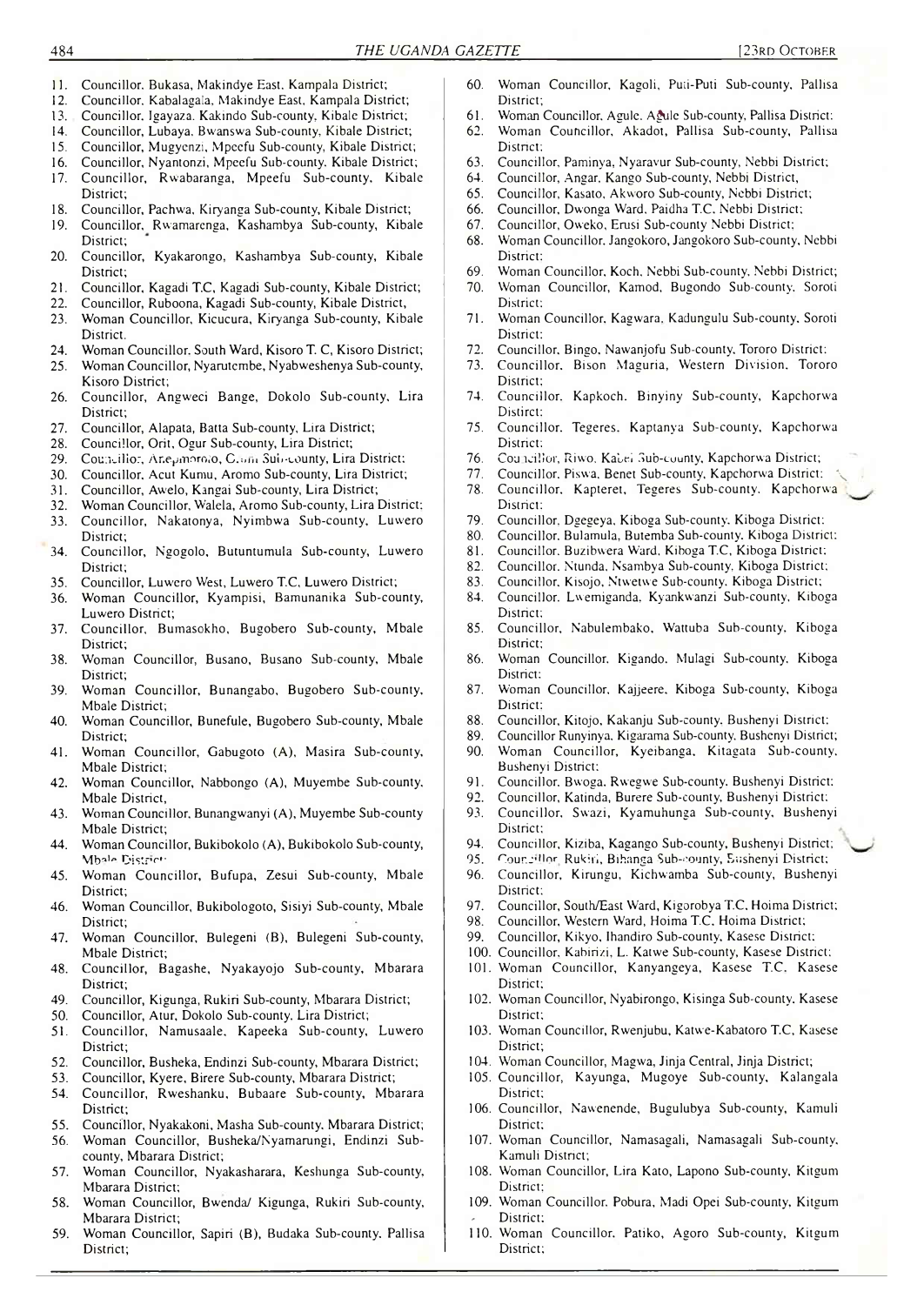- 111. Councillor, Ngandwe, Butayunja Sub-county, Mubende District:
- 112. Woman Councillor, Kalangaaalo, Bulera Sub-county, Mubende District;
- 113. Councillor. Bbaale, Bbaale Sub-county. Mukono District;
- 114. Councillor. Buziika (B). Nyenga Sub-county. Mukono District;
- 115. Woman Councillor. Busamuzi, Busamuzi Sub-county, Mukono District;
- 116. Councillor. Irima, Kalungi Sub-county, Nakasongola District;
- 117. Woman Councillor, Katungo, Kakooge Sub-county. Nakasongola, District;
- 118. Councillor Lwasakooba. Kagamba Sub-county. Rakai District;
- 119. Woman Councillor, Kyebisagazi, Kakuto Sub-county, Rakai District;
- 120. Councillor, Kikongi, Bwambara Sub-county, Rukungiri District;
- 121. Councillor, Nyarugunda, Kambuga Sub-county. Rukungiri District;
- 122 Woman Councillor. Western Ward, Rukungiri T.C. Rukungiri District;
- 123. Woman Councillor, Bwambara, Bwambara Sub-county Rukungiri District;
- 124. Woman Councillor. Ntungamo. Kayonza Sub-county. Rukungiri District:
- ' 35. Woman Councillor, Paroketa, Pakwach Sub-comity, Nebbi District;
- ,\_6. Councillor. Nabuganyi, Busaana Sub-county, Mukono District:
- 127. Woman Councillor, Masya, Kirima Sub-county, Rukungiri District;
- 128. Councillor. Buyanja, Kidera Sub-county, Kamuli District;
- 129. Councillor, Bugondha, Namwendwa Sub-county, Kamuli District:
- 130. Woman Councillor. Kidiki/Namwendwa, Namwendwa Subcounty, Kamuli;
- 131. Councillor, Kyaato, Bukuya Sub-county, Mubende District;
- 132. Councillor, Ikanda, Buyende Sub-county. Kamuli District;
- 133. Councillor, Abira, Nyapea Sub-courlty, Nebbi District:
- 134. Councillor, Adyaka, Amach Sub-county, Lira District;
- 135. Councillor, Olilo, Barr Sub county, Lira District;
- 136. Councillor. Amuca, Lira Sub-county, Lira District;
- 137. Councillor, Anepkide, Olilim Sub-county, Lira District;
- 138. Woman Councillor, Kirombe Ward, Adyel Division, Lira District;
- 139. Woman Councillor, Bunangwanyi B, Muycmbe Sub-county, Mbale District;
- 140. Woman Councillor, Bukibokolo B, Bukibokolo Sub-county, Mbale District;
- 14. Woman Councillor, Bumumulo, Zesui Sub-county, Mbale District:
- *\--2* Woma-t Councillor, Buboio, Zesui Sub-county, Mbale District;
- 143. Councillor. Mpasha, Rukiri Sub-county, Mbarara District;
- 144. Councillor. Katembe, Rukiri Sub-county, Mbarara District;
- 145. Councillor. Kigyendwa, Birere Sub-county, Mbarara District;
- 146. Woman Councillor, Katembe, Rukiri Sub-county, Mbarara District;
- 147. Woman Councillor, Mpasha, Rukiri Sub-county, Mbarara District:
- 148. Woman Councillor, Mbaro, Nyaravur Sub-county, Nebbi District;
- 149. Councillor, Payera, Erusi Sub-county, Nebbi District;
- 150. Woman Councillor, Abaji, Jangokoro Sub-county, Nebbi District;
- 151. Woman Councillor, Ocega, Nebbi Sub-county, Tororo District;
- 152. Councillor. Bugalo, Nawanjofu Sub-county, Tororo District;
- 153. Councillor, Bubinge. Nawanjofu Sub-county, Tororo District; 154. W'oman Councillor. Bugalo, Nawanjofu Sub-county, Tororo
- District;
- 155. W'oman Councillor (2) Bubinge, Nawanjofu Sub-county, Tororo District:
- 156. Woman Councillor (2). Bingo, Nawanjofu Sub-county, Tororo District;
- 157. Councillor. Kabat. Kaptanya Sub-county. Kapchorwa District:
- 158. Councillor. Mokoyon, Kabei Sub-county, Kapchorwa District:
- 159. Councillor, Benet, Benet Sub-county, Kapchorwa District;
- 160. Councillor, Yatui, Benet Sub-county, Kapchorwa District;
- 161. Councillor. Kabat ,Tegeres Sub-county, Kapchorwa District; 162. Councillor, Tegeres. Tegeres Sub-county, Kapchorwa
- District;
- 163. Councillor, Tuban. Tegeres Sub-county Kapchorwa District:
- 164. Woman Councillor (2), Piswa Sub-county ,Kapchorwa District;
- 165. Woman Councillor, Benet, Benet Sub-county, Kapchorw-a District;
- 166. Woman Councillor, Yatui, Benet Sub-county, Kapchorwa District;
- 167. Woman Councillor, Kapteret, Tegeres Sub-county, Kapchorwa District;
- 168. Woman Councillor Kabat. Tegeres Sub-county, Kapchorwa District;
- 169. Woman Councillor. Tegeres, Tegeres Sub-county, Kapchorwa District;
- 170. Woman Councillor. Tuban. Tegeres Sub-county, Kapchorwa District;
- 171. Councillor. Bukw'iri, Butcmba Sub-county. Kiboga District;
- 172. Councillor, Katuugo. Nsambya Sub-county, Kiboga District;
- 173. Councillor, Natyole, Ntweiwe Sub-county, Fiboga District,
- 174. Councillor, Kitwala, Ntwetwe Sub-county, Kiboga District;
- 175. Councillor. Lubiri, Kyankwanzi, Sub-county, Kiboga District;
- 176. Councillor. Kiduumi, Wattuba Sub-county, Kiboga District;
- 177. Councillor, Kasana B, Kitagata Sub-county, Bushenyi District:
- 178. Woman Councillor, Rumuri. Kichwamba Sub-county, Bushenyi District;
- 179. Woman Councillor, Kirugu, Kichwamba Sub-county, Bushenyi District;
- 180. Councillor, Kibale, Blera Sub-county, Mubende District;
- 181. Woman Councillor. Namutamba, Bulera Sub-county Mubende District:
- 182. Woman Councillor, Muramba, Kayonza Sub-county. Rukungiri District;
- 183. Councillor, Nyarubaale, Ntungamo Sub-county, Ntungamo District;
- 184. Woman Councillor, Rukoni, Rukoni Sub-county, Ntungamo District:
- 185. Councillor, Kyabagamba, Maddu Sub-county, Mpigi District;
- 186. W'oman Councillor, Jjeza, Muduuma Sub-county, Mpigi District:
- 187. Councillor Bugondha, Namwendwa Sub-county, Kamuli District: and
- 188. Councillor, Nyamabuga, Bagaaki Sub-county, Kabarole District.

Issued at Kampala this 17th day or October, 2000.

AZIZ K. KASUJJA, *Chairman, Electoral Commission.*

General Notice No. 388 of 2000.

THE ELECTORAL COMMISSION ACT.

*No. 3 of 1997. Section 31(1).* NOTICE.

### APPOINTMENT OF ASSISTANT RETURNING OFFICER FOR KUMI ELECTORAL DISTRICT.

NOTICE IS HEREBY GIVEN that by virtue of the powers conferred upon the Electoral Commission by section 31(1) of the Electoral Commission Act, No. 3 of 1997, appointment is hereby made for Mr. Johnson Opolot, Assistant Chief Administrative Officer, Kumi as the new Assistant Returning Officer for Kumi Electoral District.

Issued at Kampala this 19th day of October. 2000.

FLORA K. NKURUKENDA. *Deputy Chairperson. Electoral Commission.*